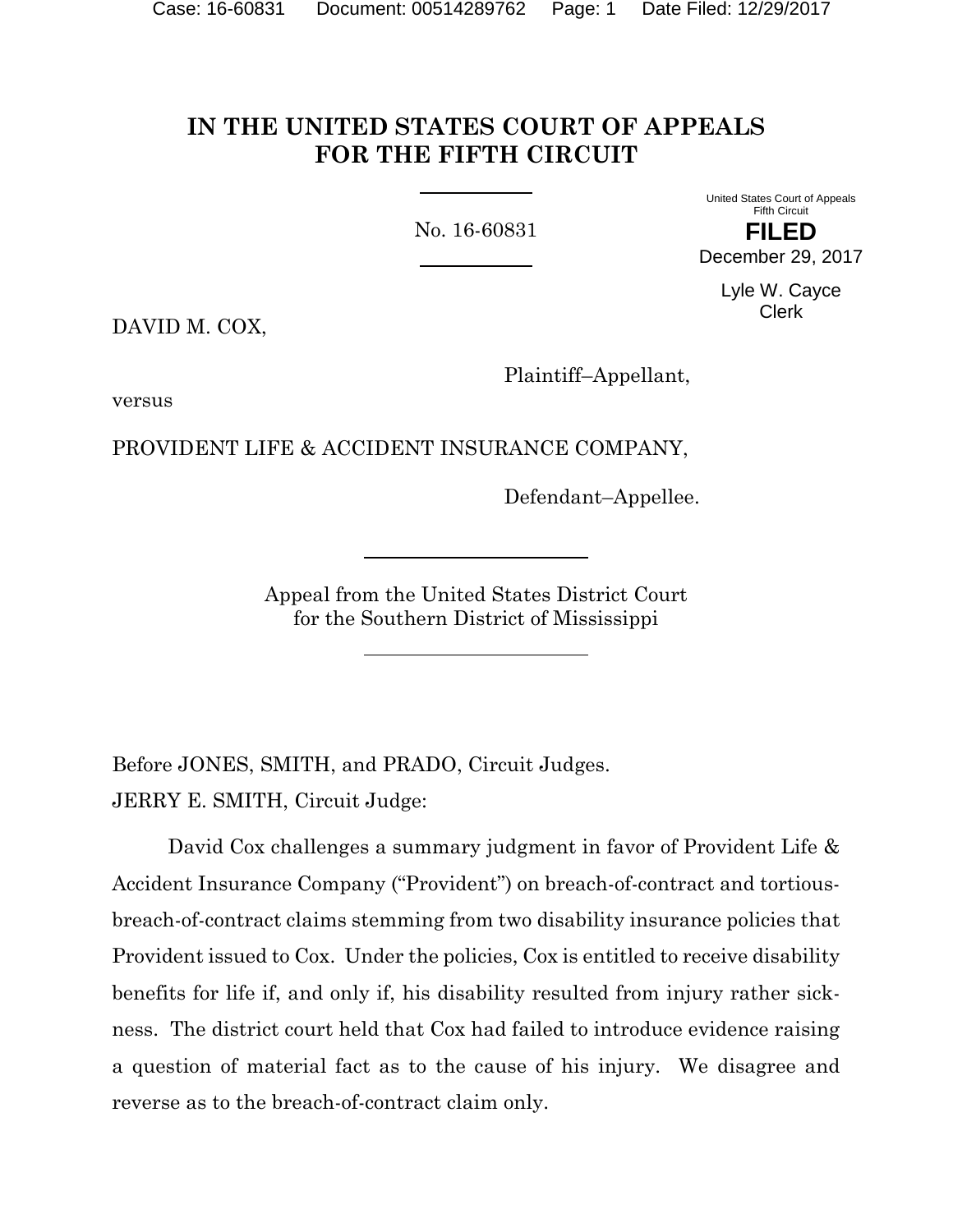l

#### No. 16-60831

I.

In 1975 and 1987, Cox purchased two separate individual disability income insurance policies from Provident ("the Policies"). The Policies provided coverage for disability caused by injury or sickness and contain provisions tying the period of benefit payments to the cause of the insured's disability. If the insured is rendered disabled at the age of 60 as a result of an *accident or injury*, the Policies provide for lifetime benefit payments. By contrast, if the insured is rendered disabled at the age of 60 as a result of *sickness*, the Policies provide that benefit payments will be paid only until age 65. The greater of the two applicable benefits periods applies when the disability results from a combination of the two.<sup>[1](#page-1-0)</sup>

In 2010, Cox, then 60 years old, injured his left knee when he fell into a hole while walking his dog. Two days later, he saw Dr. Massie Headley, who ordered an MRI of the knee. The MRI revealed joint effusion, a peripheral tear of the medial meniscus, a medial collateral ligament ("MCL") sprain, and degenerative thinning of the articular cartilage. Headley referred Cox to Dr. James O'Mara, who performed arthroscopic surgery to repair the meniscus tear in January 2011.

In February 2011, Cox filed a claim with Provident for disability benefits under the Policies. Provident approved the claim and paid total disability benefits until O'Mara indicated that Cox could return to work without restrictions in March 2011. Provident closed Cox's claim with no further benefits payable. In July 2011, O'Mara performed a second arthroscopic surgery on Cox's left

<span id="page-1-0"></span><sup>&</sup>lt;sup>1</sup> One policy provides that "[t]he fact that a disability is caused by more than one Injury or Sickness or from both will not matter. [Provident] will pay benefits for the disability which provides the greater benefit." The other policy contains no such provision, but Provident does not dispute that, if the insured's disability is caused in whole or in part by injury, benefits are payable for life under both Policies.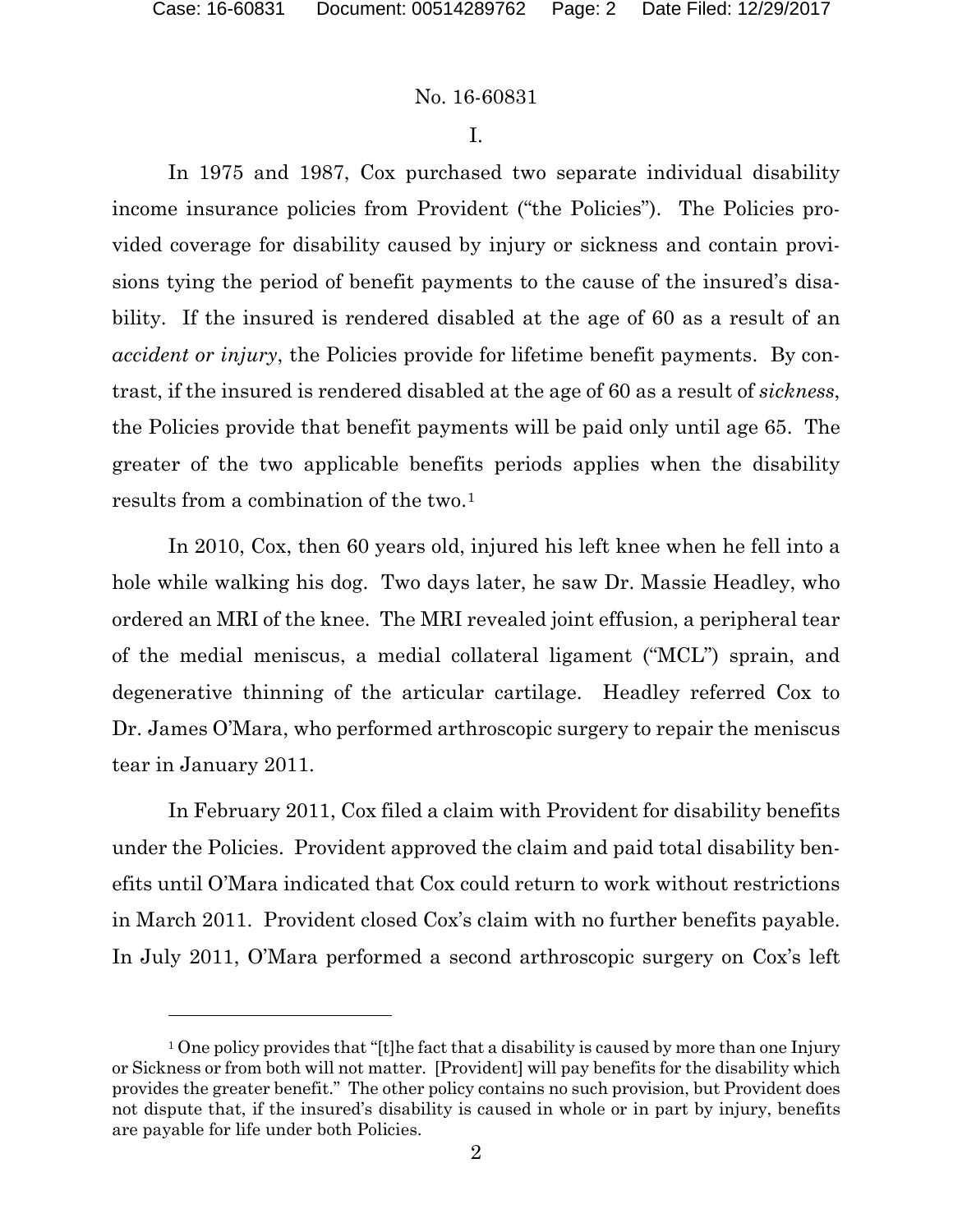## No. 16-60831

knee to repair a recurrent medial meniscus tear. Following the surgery, Provident agreed to reopen the disability-benefits claim.

In August 2011, Dr. Walter Shelton took over Cox's care. He noted some improvement to the knee in August and September 2011, though Shelton requested an MRI scan in October 2011 to rule out any other underlying pathology. A subsequent MRI revealed "severe" arthritis in his patellofemoral joint. Shelton performed a diagnostic arthroscopy that revealed that Cox's knee was shedding articular cartilage from his patella, which was causing synovitis and inflammation. Shelton also found extensive grade four chondromalacia of Cox's patella, the most severe and painful form of osteoarthritis or degenerative joint disease. Over the next few years, Shelton performed a range of examinations and procedures on the left knee. In July 2013, after Cox complained to Shelton of pain in his right knee, an MRI revealed grade four chondromalacia or osteoarthritis in that knee similar to his left. Meanwhile, Provident continued to pay Cox total disability benefits under the Policies.

In March 2014, relying on a claim review performed by orthopaedic surgeon Dr. Philip Lahey, Provident advised Cox that his ongoing claim for disability was being administered under the "sickness" provision of the Policies because it considered degenerative arthritis, not the December 2010 injury, to be the cause of Cox's total disability. Cox disagreed and spent the next few months communicating back and forth with Provident about the issue. He ultimately appealed their determination to Provident's in-house appeals unit they similarly found his disability was a result of degenerative arthritis.

In June 2015, Cox filed this diversity suit, alleging breach of contract and tortious breach of contract against Provident for ceasing to pay benefits. He sought damages, including punitives, in excess of \$541,000. The Court granted Provident's motion for summary judgment, concluding that Cox had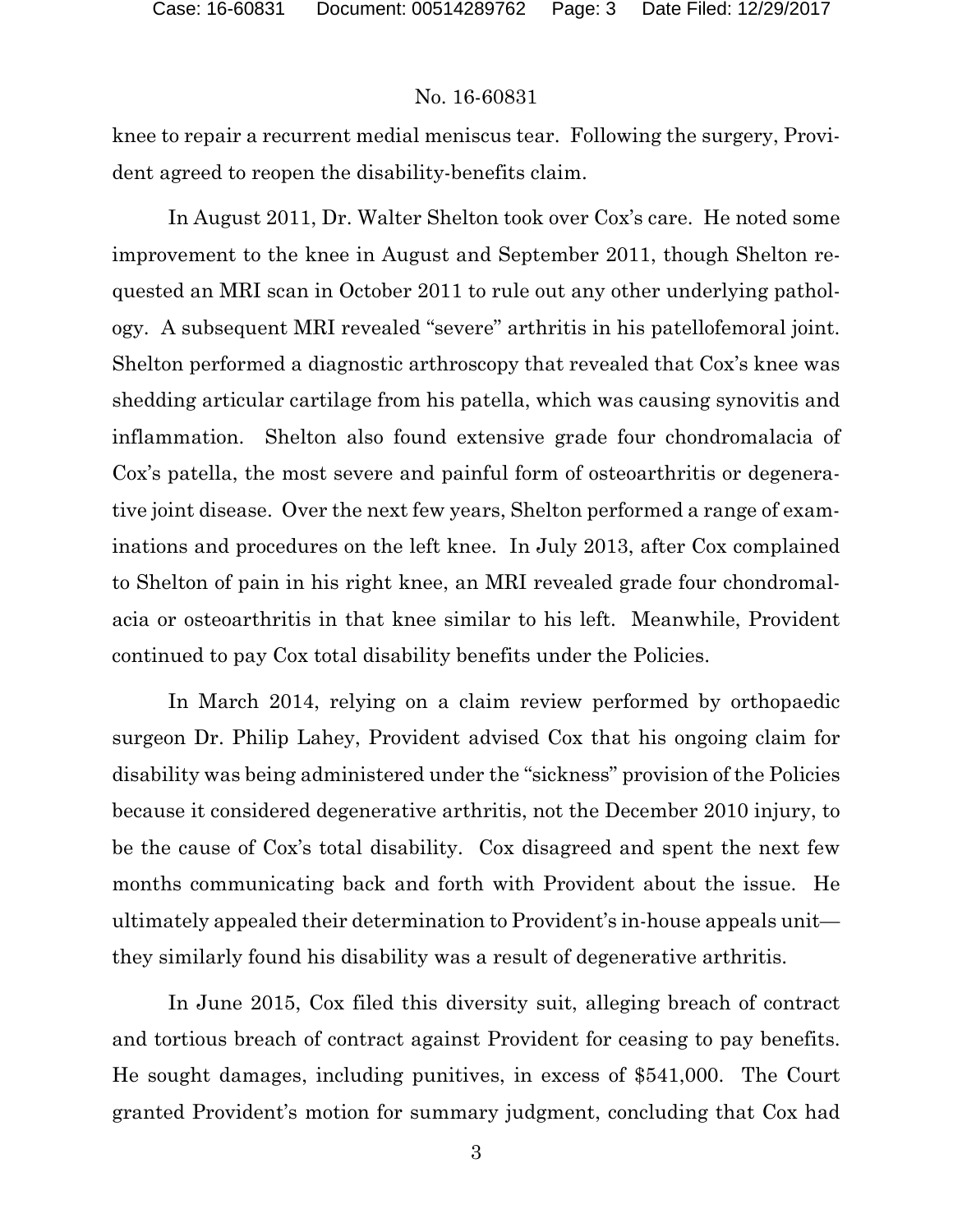$\overline{a}$ 

## No. 16-60831

failed to raise a genuine issue of material fact as to (1) whether his disabilitycausing arthritis was caused by an injury rather than a sickness and (2) whether Provident had breached the Policies or acted in bad faith when it terminated Cox's benefits at the age of 65.

#### II.

Cox challenges the summary judgment on two accounts: First, he contends the court disregarded unequivocal deposition testimony from Shelton that the injury contributed to his disability; second, he asserts with little argument that his claim for tortious breach of contract should have been submitted to a jury. Only Cox's first claim has merit, and it shows that summary judgment was improvidently granted.

#### A.

Cox presented sufficient evidence to raise a genuine dispute of material fact as to whether his disability resulted from injury *and* arthritis, in which case he would be entitled to lifelong benefits. Shelton, the treating physician, gave deposition testimony that, "to a reasonable degree of medical probability," "the trauma to [Cox's] left knee when he fell in the hole on December 26, 2010, caused or contributed to the cause of his disability." In the same deposition, Shelton reaffirmed that "[e]ven though [Cox] may have had some pre-existing arthritis or chondromalacia," the injury "contributed to and caused part of [Cox's] disability." The district court never grappled with these unequivocal statements, instead embracing contrary evidence presented by Provident suggesting Cox's injury did not accelerate his arthritis. That was error. This is a classic "battle of the experts," the winner of which must be decided by a jury.[2](#page-3-0)

<span id="page-3-0"></span><sup>2</sup> *Pittman v. Gilmore*, 556 F.2d 1259, 1261 (5th Cir. 1977) ("In the ultimate analysis, the trier of fact is the final arbiter as between experts whose opinions may differ as to precise causes."); *Hill v. Mills*, 26 So. 3d 322, 330 (Miss. 2010) ("[T]he winner in a battle of the experts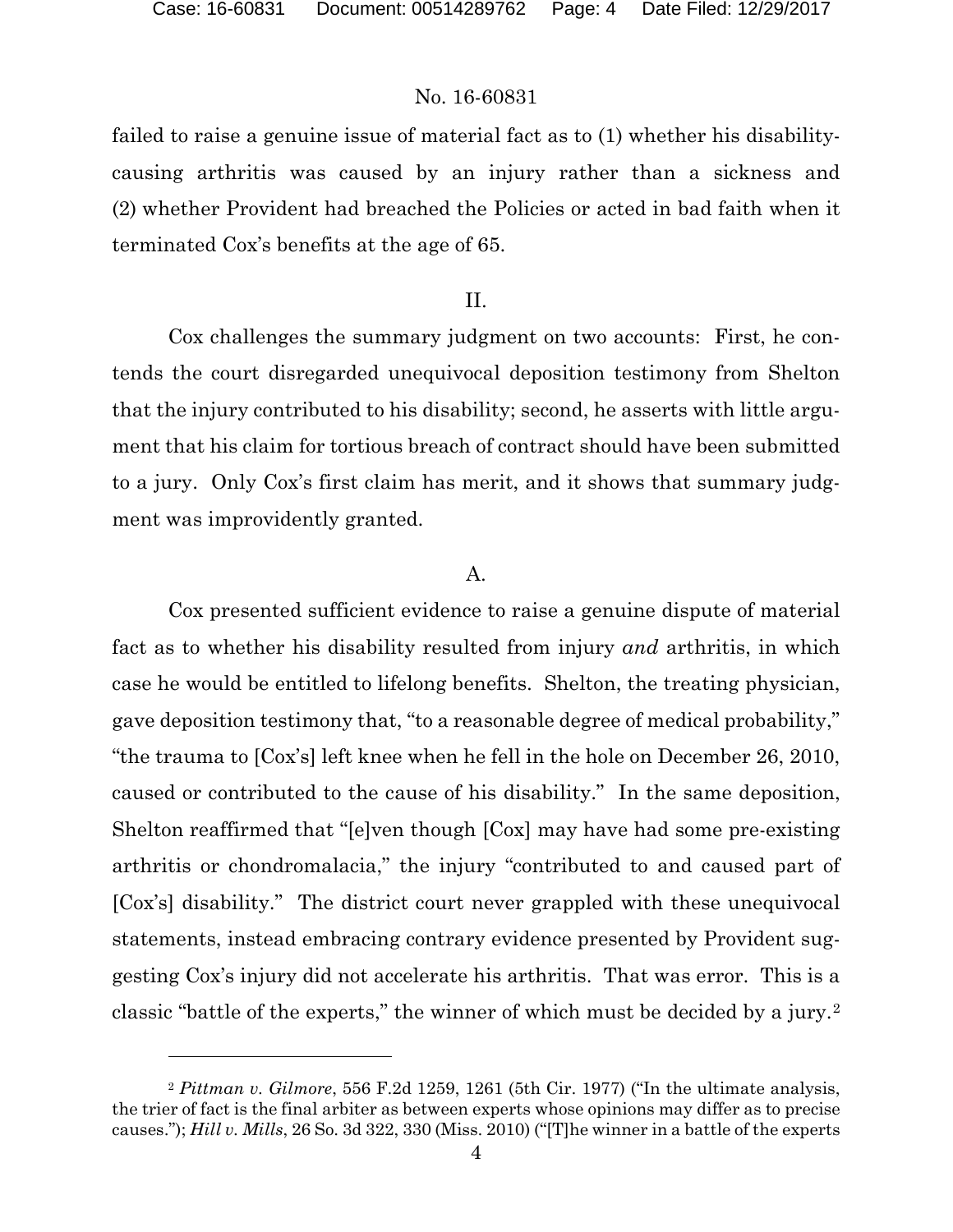## No. 16-60831

Shelton's opinion, if believed, would permit a reasonable jury to find that Provident breached its Policies when it stopped paying Cox benefits under the Policies' sickness provisions. *See Anderson v. Liberty Lobby, Inc.*, 477 U.S. 242, 248 (1986). In short, Cox presented competent evidence of breach to survive summary judgment.

#### B.

Cox additionally argued that he was entitled to punitive damages because Provident tortiously breached the contract.[3](#page-4-0) To prevail on such a claim in Mississippi, a plaintiff must prove breach and an "intentional wrong, insult, abuse, or negligence so gross as to constitute an independent tort."[4](#page-4-1) The second element requires proof "that the insurer acted with (1) malice, or (2) gross negligence or reckless disregard for the rights of others." *Universal Life Ins. Co. v. Veasley*, 610 So. 2d 290, 293 (Miss. 1992) (citations omitted). "[T]he presence of an arguable reason for failure to pay a claim establishes a defense to the insurer and insulates it from a bad faith refusal tort judgment."[5](#page-4-2) An insurer has "an arguable reason for acting if there is some credible evidence that supports the conclusions on the basis of which [it] acts."[6](#page-4-3)

 $\overline{a}$ 

is to be decided by a jury." (citation omitted)).

<span id="page-4-0"></span><sup>3</sup> *See Caldwell v. Alfa Ins. Co.*, 686 So. 2d 1092, 1095 (Miss. 1996); *Eselin–Bullock & Assocs. Ins. Agency, Inc. v. Nat'l Gen. Ins. Co.*, 604 So. 2d 236, 241 (Miss. 1992).

<span id="page-4-1"></span><sup>4</sup> *Eselin–Bullock*, 604 So. 2d at 241 (citing *S. Nat. Gas Co. v. Fritz*, 523 So. 2d 12, 19– 20 (Miss. 1987)).

<span id="page-4-2"></span><sup>5</sup> *Blue Cross & Blue Shield of Miss., Inc. v. Maas*, 516 So. 2d 495, 497 (Miss. 1987) (quoting *Scott v. Transp. Indem. Co.*, 513 So. 2d 889, 896 (Miss. 1987)); *State Farm Fire & Cas. Co. v. Simpson*, 477 So. 2d 242, 250 (Miss. 1985) ("[P]unitive damages will not lie if the carrier has an arguable reason for denying the claim.").

<span id="page-4-3"></span><sup>6</sup> *Guy v. Commonwealth Life Ins. Co.*, 894 F.2d 1407, 1411 (5th Cir. 1990) (internal quotation marks and citation omitted). Whether an insurer had an arguable reason to deny a claim is an issue of law. *See Broussard v. State Farm Fire & Cas. Co.*, 523 F.3d 618, 628 (5th Cir. 2008).